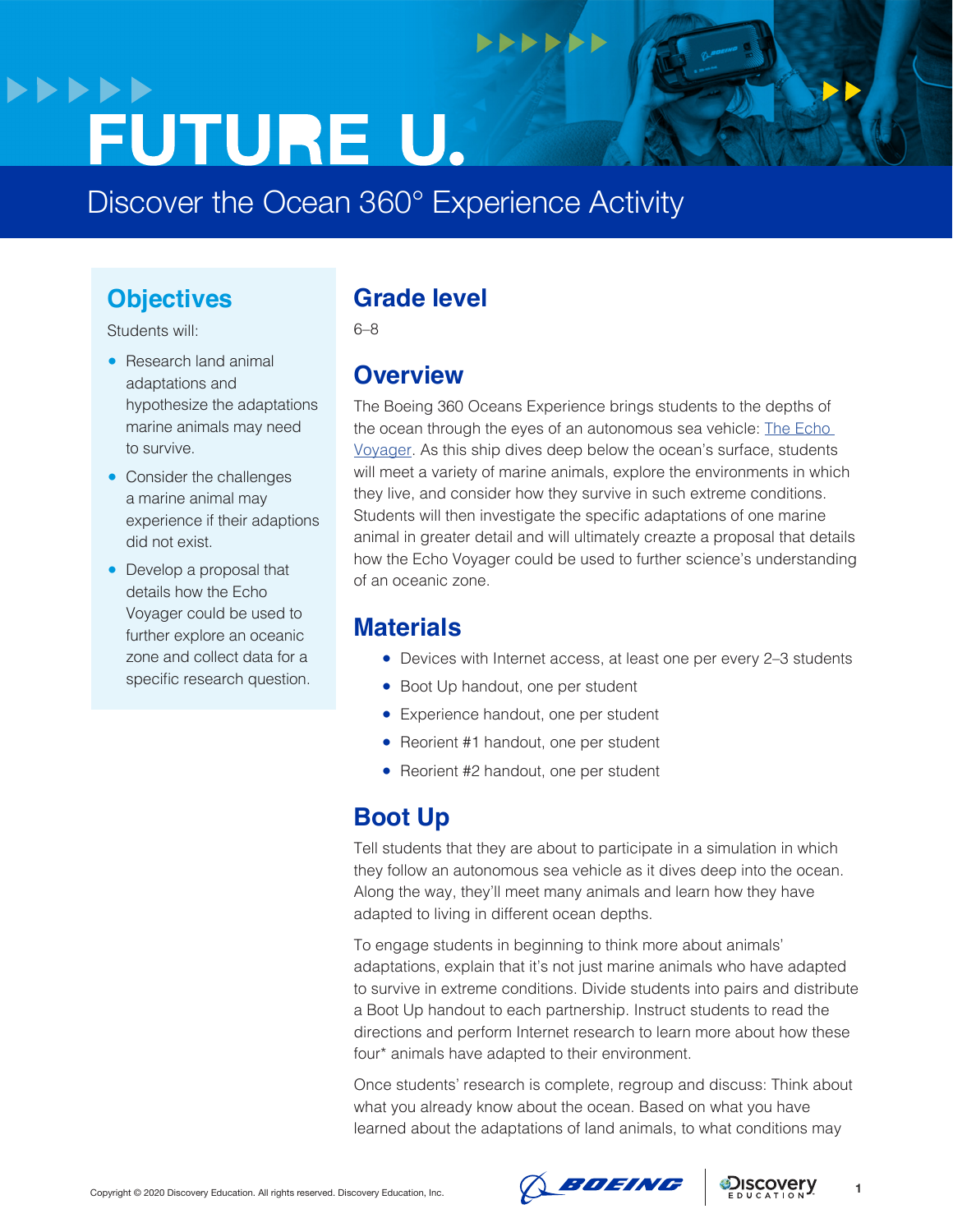# FUTURE U.

marine species have to adapt? Once several students have shared, tell students they will learn more about this when they participate in the 360 Oceans Experience.

\*Depending on the time available, pairs may also focus on two of the four animals.

### **Experience**

Distribute an Experience handout to every student and review the instructions. Explain that each student will be responsible for taking notes on this sheet as they move through the 360 Oceans Experience.

### **Reorient**

Two activity options are available for students to summarize, apply, and synthesize their learning:

### **Reorient #1**

In the 360 exploration, students were introduced to many marine species who have adapted to living in extreme environments. Students will now further investigate one species, and share their learnings with others. After using the Internet to learn more about one animal's adaptations, they will create a comic or cartoon that explains the animal's adaptations in greater detail and considers the difficulties this creature may have if these adaptations did not exist.

### **Reorient #2**

Students will investigate how the Echo Voyager could be used to further the world's understanding of marine life. After considering what they learned about one of the oceanic zones during the Echo Voyager's initial exploration, students will develop research questions that the Echo Voyager could tackle on an upcoming expedition. Student groups will then create a proposal for the next voyage of this autonomous ship!





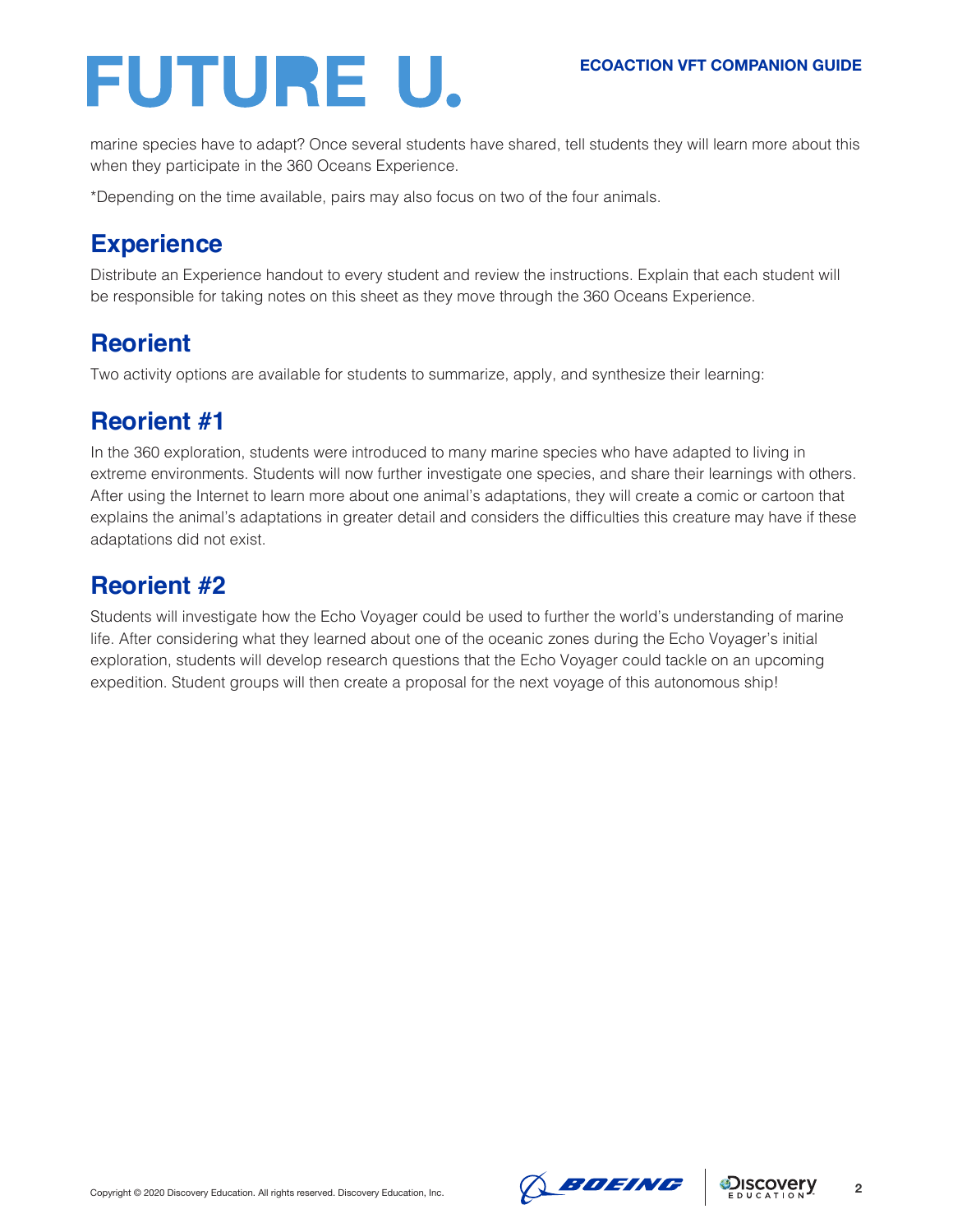# FUTURE U.

### **National Standards**

| <b>Next Generation Science</b><br><b>Standards</b>           | MS-LS4-4. Construct an explanation based on evidence that describes<br>how genetic variations of traits in a population increase some<br>individuals' probability of surviving and reproducing in a specific<br>environment.                                                                                                                                                                                                                      |
|--------------------------------------------------------------|---------------------------------------------------------------------------------------------------------------------------------------------------------------------------------------------------------------------------------------------------------------------------------------------------------------------------------------------------------------------------------------------------------------------------------------------------|
|                                                              | Disciplinary Core Idea: LS4.C: Adaptation<br>Adaptation by natural selection acting over generations is one<br>important process by which species change over time in response to<br>changes in environmental conditions. Traits that support successful<br>survival and reproduction in the new environment become more<br>common; those that do not become less common. Thus, the<br>distribution of traits in a population changes. (MS-LS4-6) |
| <b>Standards for Technological</b><br>Literacy               | 1.F. New products and systems can be developed to solve problems<br>or to help do things that could not be done without the help of<br>technology.                                                                                                                                                                                                                                                                                                |
| <b>Common Core English</b><br><b>Language Arts Standards</b> | CCSS.ELA-LITERACY.CCRA.W.4 Produce clear and coherent writing<br>in which the development, organization, and style are appropriate to<br>task, purpose, and audience.                                                                                                                                                                                                                                                                             |
|                                                              | CCSS.ELA-LITERACY.CCRA.W.7 Conduct short as well as<br>more sustained research projects based on focused questions,<br>demonstrating understanding of the subject under investigation                                                                                                                                                                                                                                                             |



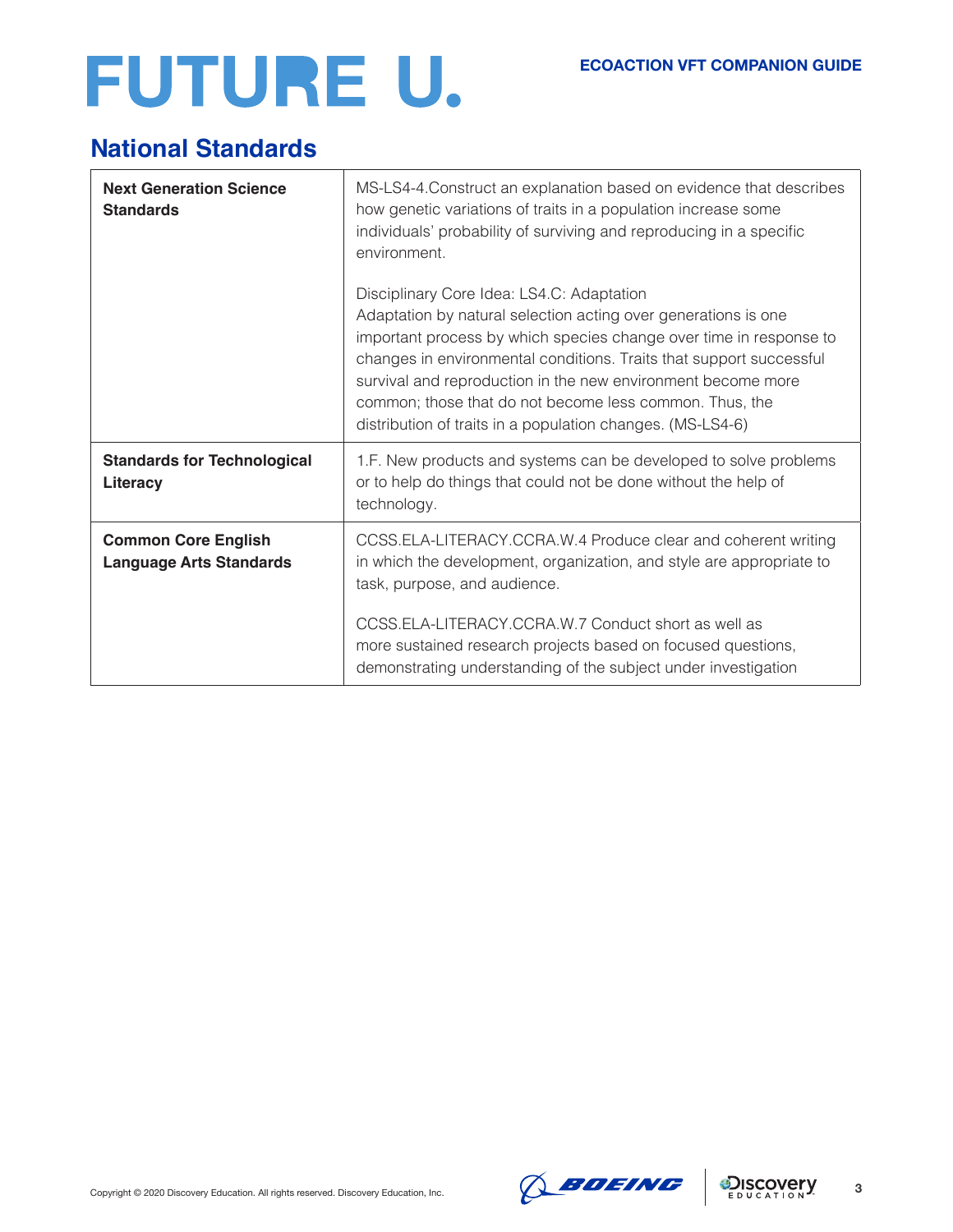### **Boot Up**

**Directions:** Below are a sampling of four land animals who have incredible adaptations that allow them to live where they do. Perform Internet research to learn more about these animals, and record notes about their adaptations in the space provided.

| <b>Wood Frog</b> |                                      |               | <b>Kangaroo Rat</b>                  |
|------------------|--------------------------------------|---------------|--------------------------------------|
| Adaptation(s)    | Why do they have this<br>adaptation? | Adaptation(s) | Why do they have this<br>adaptation? |
|                  |                                      |               |                                      |
|                  |                                      |               |                                      |
|                  |                                      |               |                                      |
|                  |                                      |               |                                      |
|                  |                                      |               |                                      |
|                  |                                      |               |                                      |
|                  |                                      |               |                                      |

### **Wood Frog Kangaroo Rat**

| Adaptation(s) | Why do they have this<br>adaptation? | Adaptation(s) | Why do they have this<br>adaptation? |
|---------------|--------------------------------------|---------------|--------------------------------------|
|               |                                      |               |                                      |
|               |                                      |               |                                      |
|               |                                      |               |                                      |
|               |                                      |               |                                      |
|               |                                      |               |                                      |
|               |                                      |               |                                      |
|               |                                      |               |                                      |

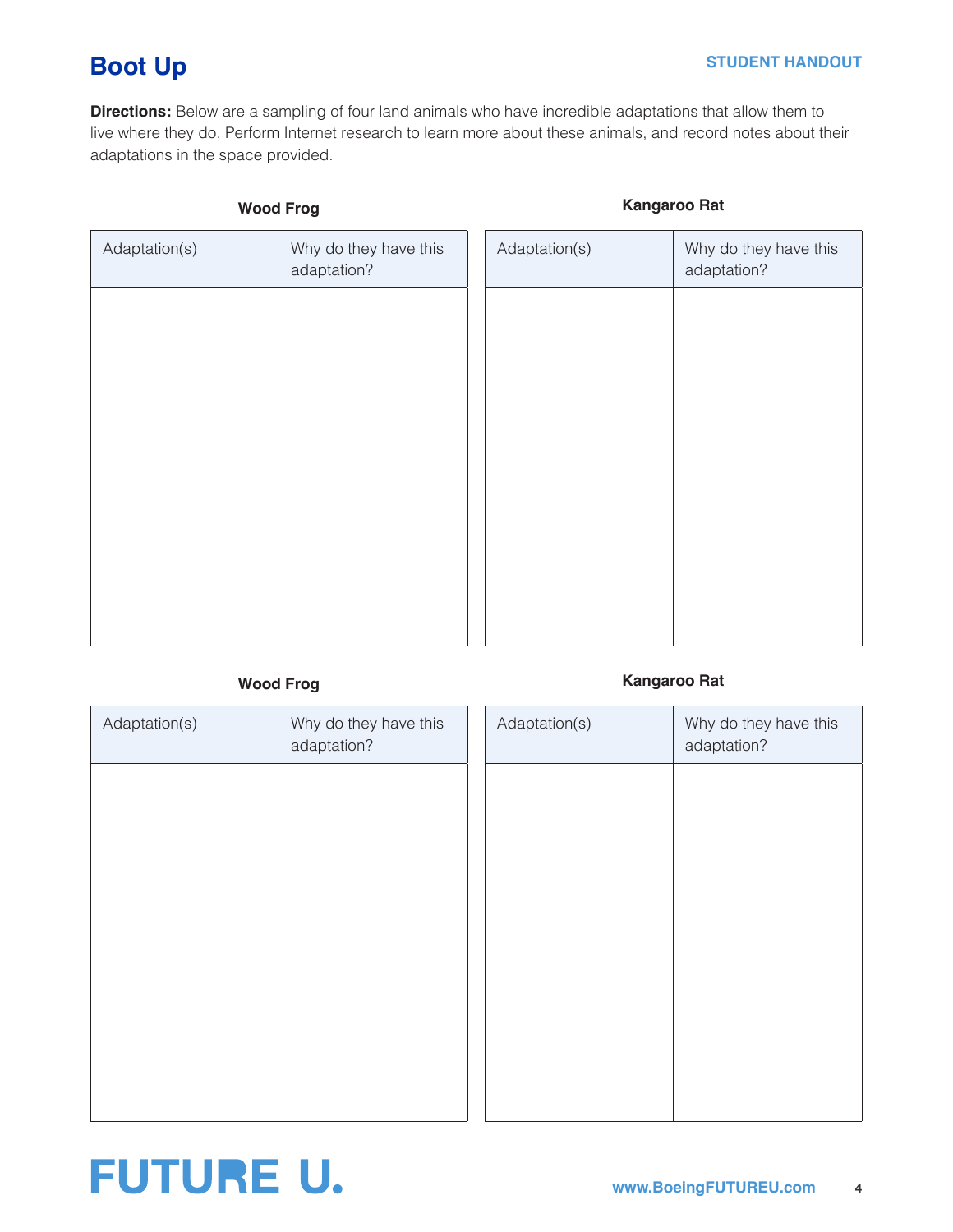#### **STUDENT HANDOUT**

### **Experience**

**Directions:** With the help of the Echo Voyager, you are about to explore three of the ocean's four zones. Take the following notes during your exploration:

- **Label:** Use the word bank to label the ocean zones that you visit.
- **Elaborate:** 
	- Jot words or sketches to describe each zone.
	- Jot words or sketches to describe one animal in each zone and one of their adaptations!



### **FUTURE U.**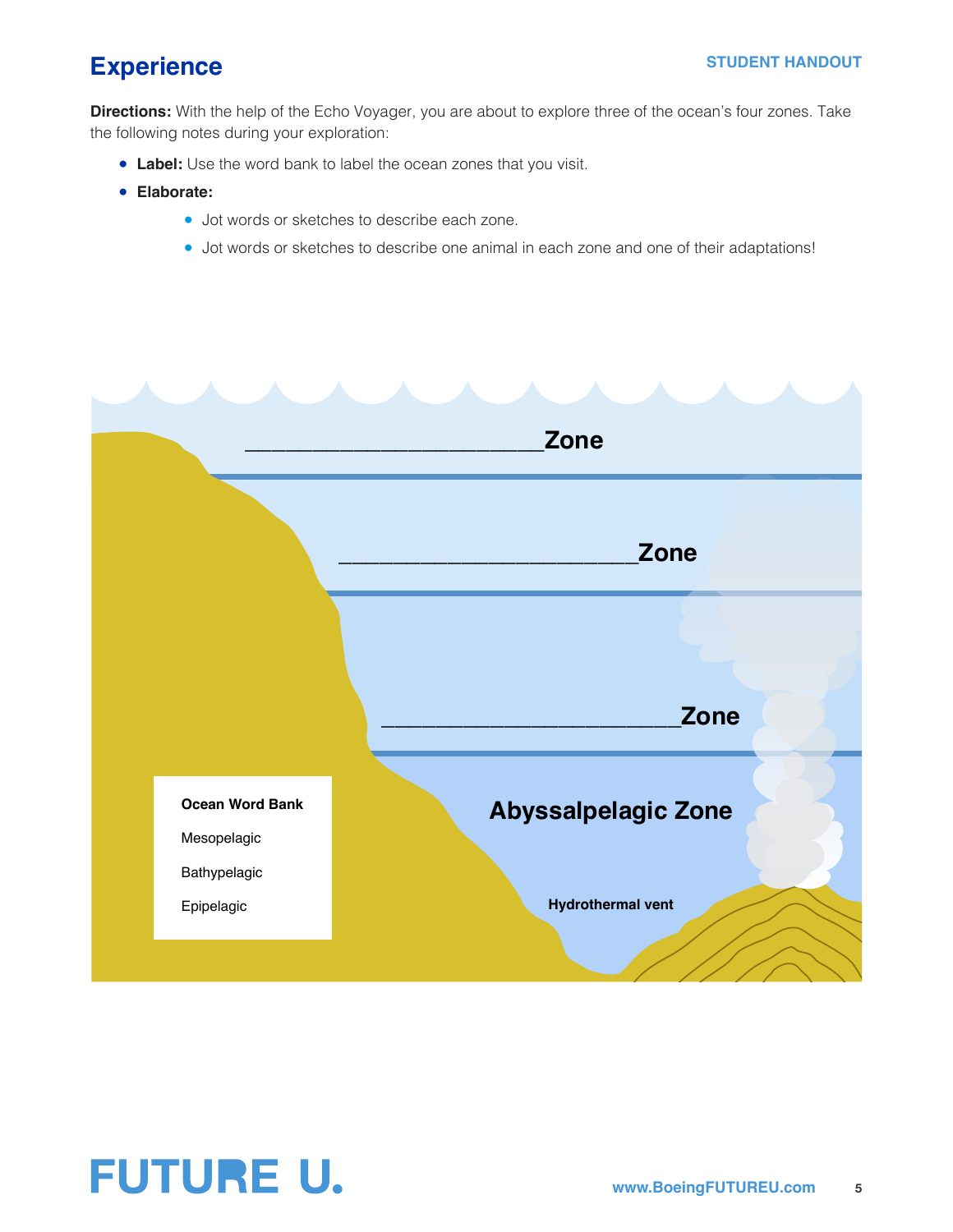### **Reorient #1**

**Directions:** Pretend that a local aquarium has heard about the Echo Voyager's recent exploration, and they would like you to help create a new exhibit that focuses on marine adaptations! Complete Steps 1 and 2 to kick off this project.

**1.** Choose a marine animal from the 360 exploration that lives in the epipelagic or bathypelagic ocean zone. Then consider: How has this animal adapted to increase its chance of survival in its environment? Use what you learned during the Echo Voyager *and* perform additional Internet research. Jot notes in the space provided.

| <b>Adaptation(s)</b> | How does this help this animal live in its<br>environment? |
|----------------------|------------------------------------------------------------|
|                      |                                                            |
|                      |                                                            |
|                      |                                                            |
|                      |                                                            |

- **2.** Create a cartoon or comic that could teach aquarium visitors about the importance of your animal's adaptation(s):
	- In Box 1, imagine what your animal would look like if it *didn't* have these adaptations. In your drawing, be sure to also include how this may affect its daily life.
	- In Box 2, show what your animal actually looks like. In your drawing, be sure to include its adaptations and how these adaptations help it survive.
	- Label each box with a creative header that helps visitors understand the images.

| $2^{\circ}$ |  |
|-------------|--|
|             |  |
|             |  |
|             |  |